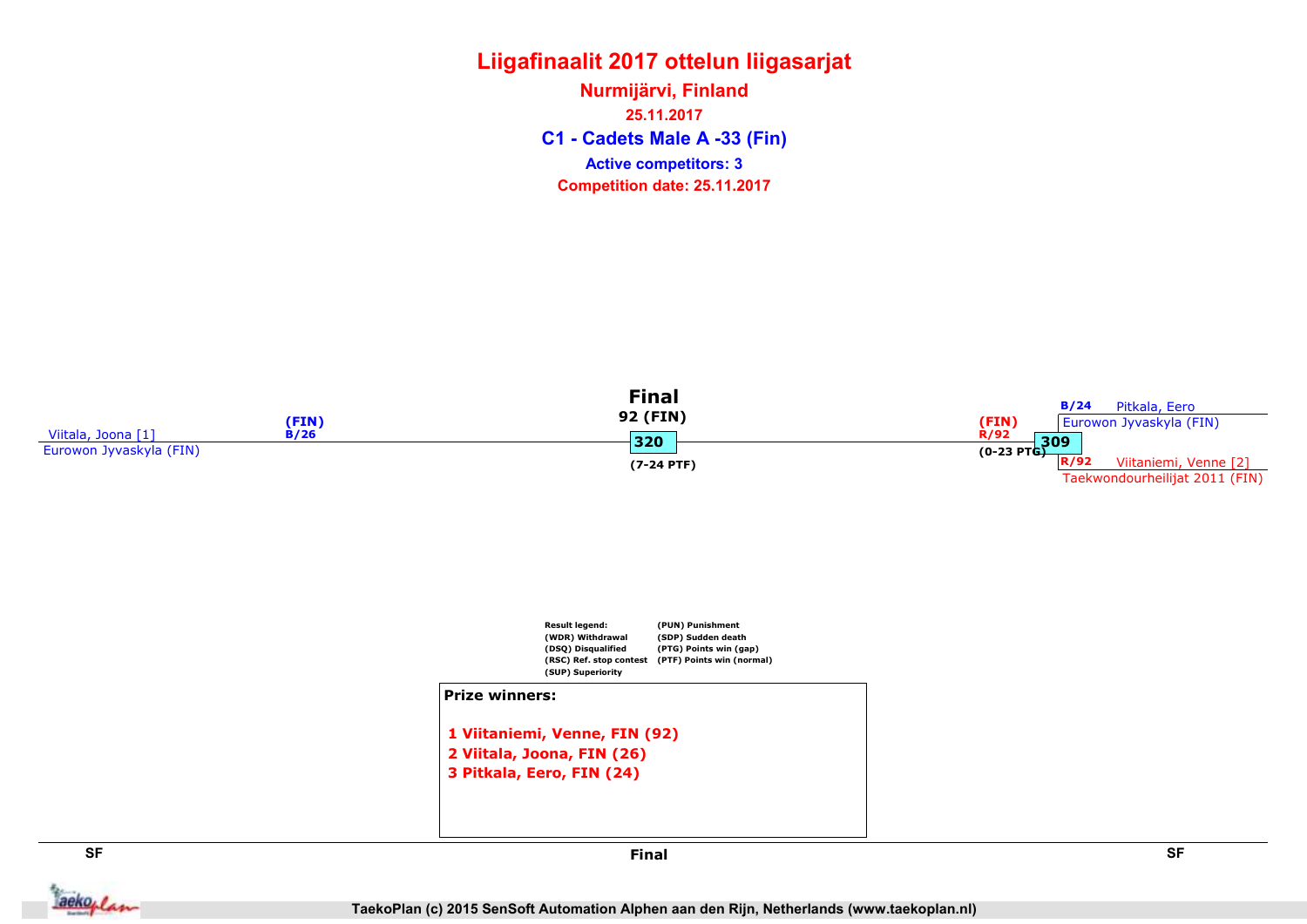C1 - Cadets Male A -37 (Fly) Nurmijärvi, Finland 25.11.2017 Competition date: 25.11.2017 Active competitors: 7



TaekoPlan (c) 2015 SenSoft Automation Alphen aan den Rijn, Netherlands (www.taekoplan.nl)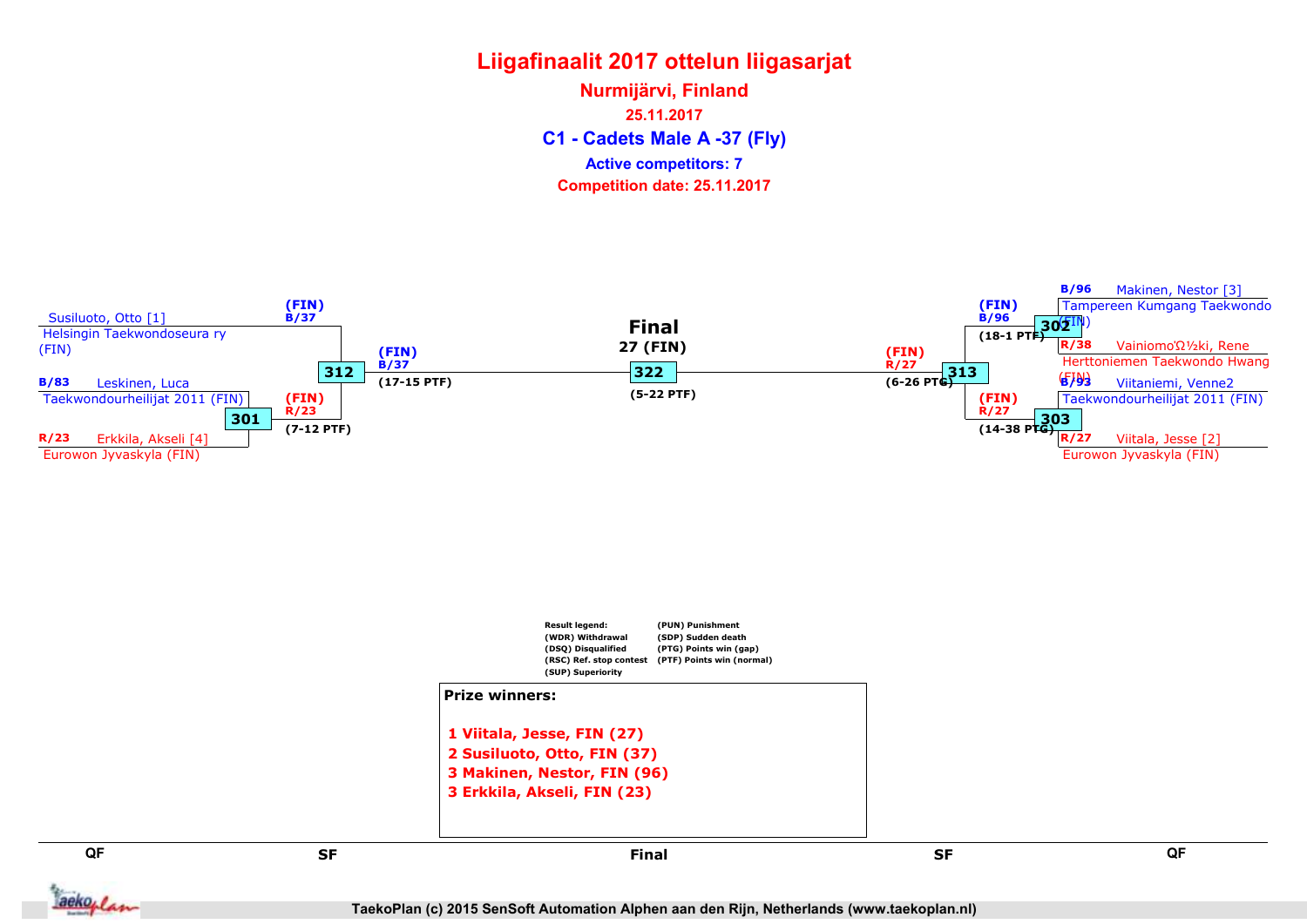C1 - Cadets Male A -41 (Bantam) Nurmijärvi, Finland 25.11.2017 Competition date: 25.11.2017 Active competitors: 3





aekoplan

SF SF Final

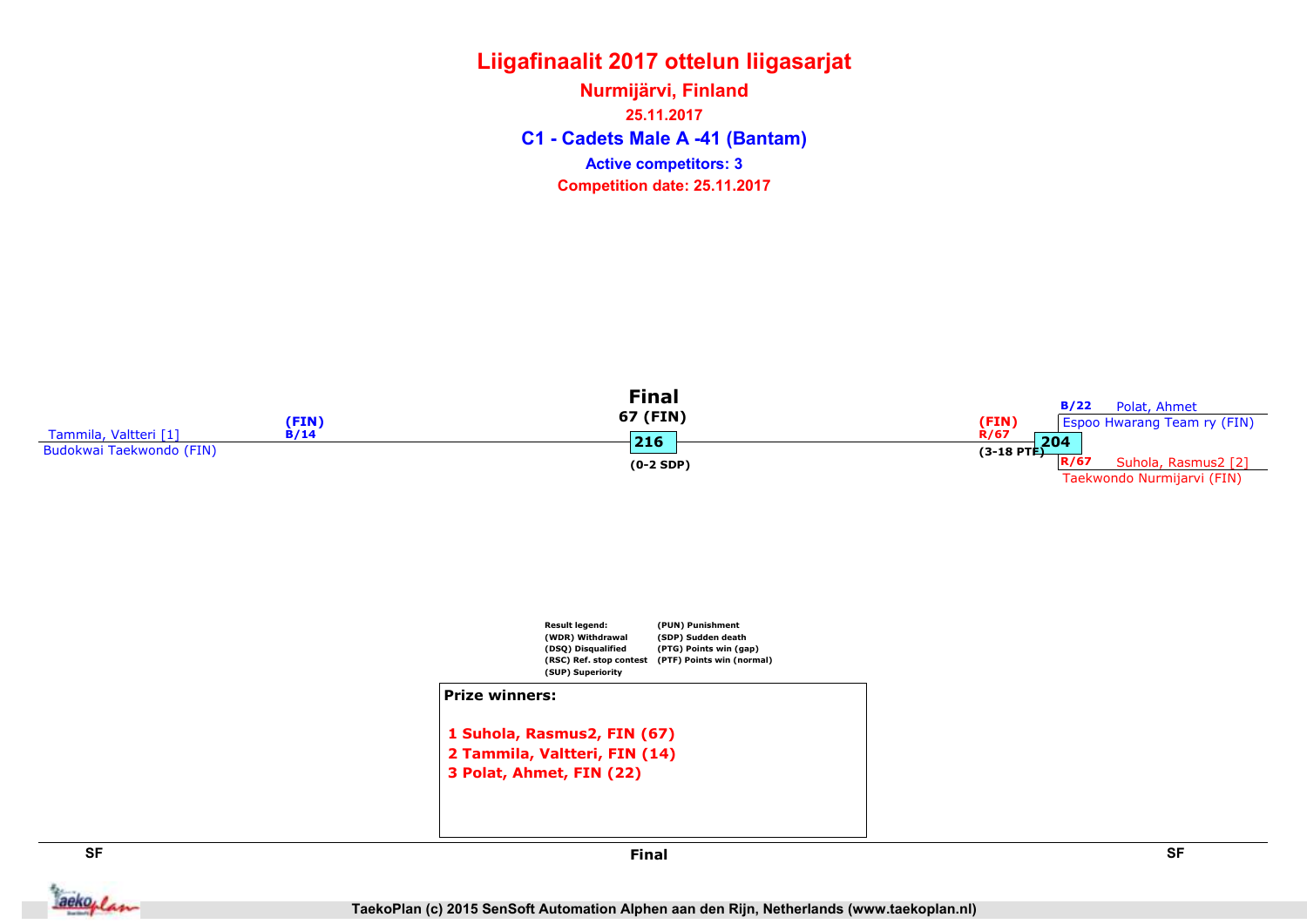C1 - Cadets Male A -45 (Feather) Nurmijärvi, Finland 25.11.2017 Competition date: 25.11.2017 Active competitors: 6

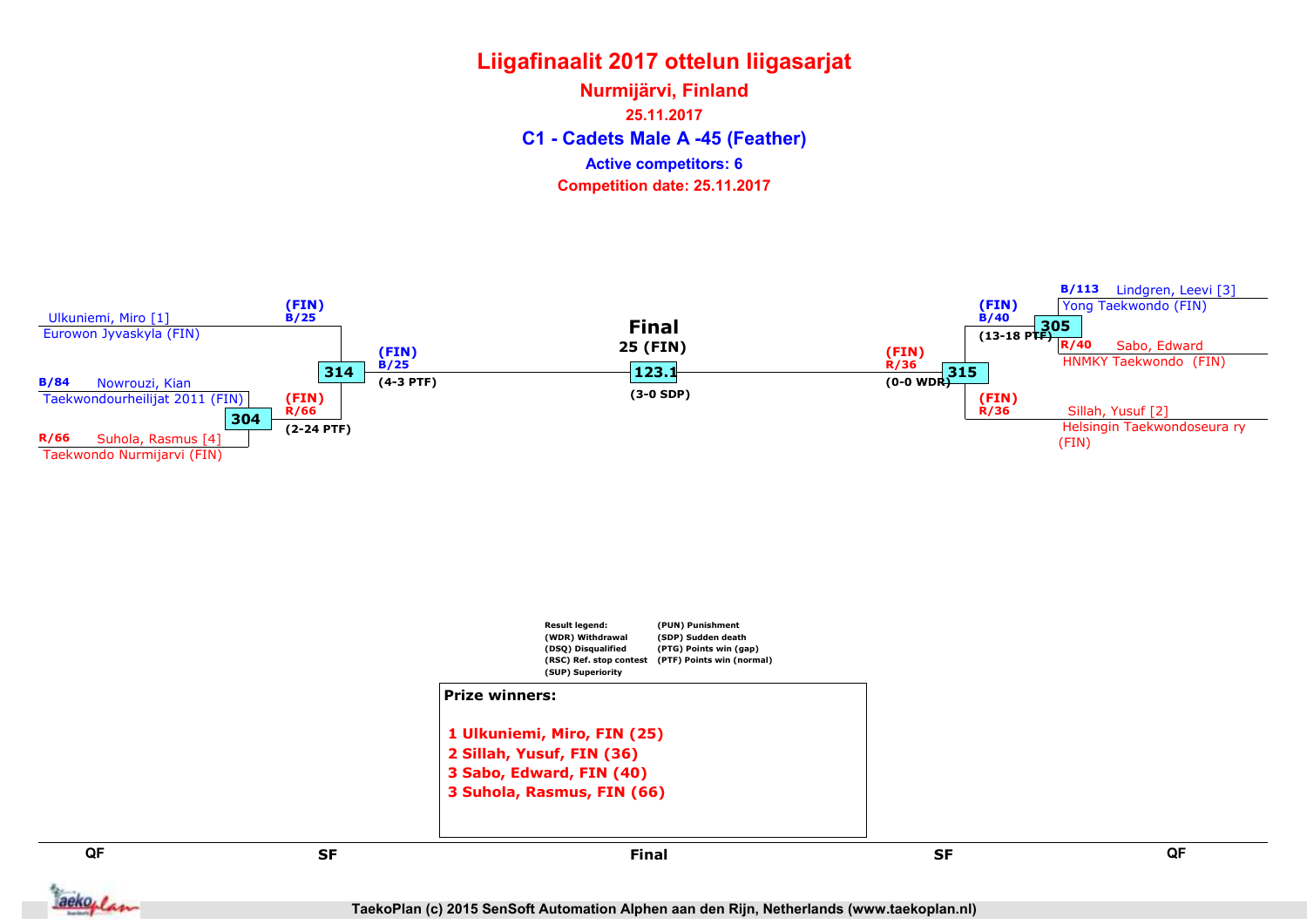C1 - Cadets Male A -49 (Light) Nurmijärvi, Finland 25.11.2017 Competition date: 25.11.2017 Active competitors: 3





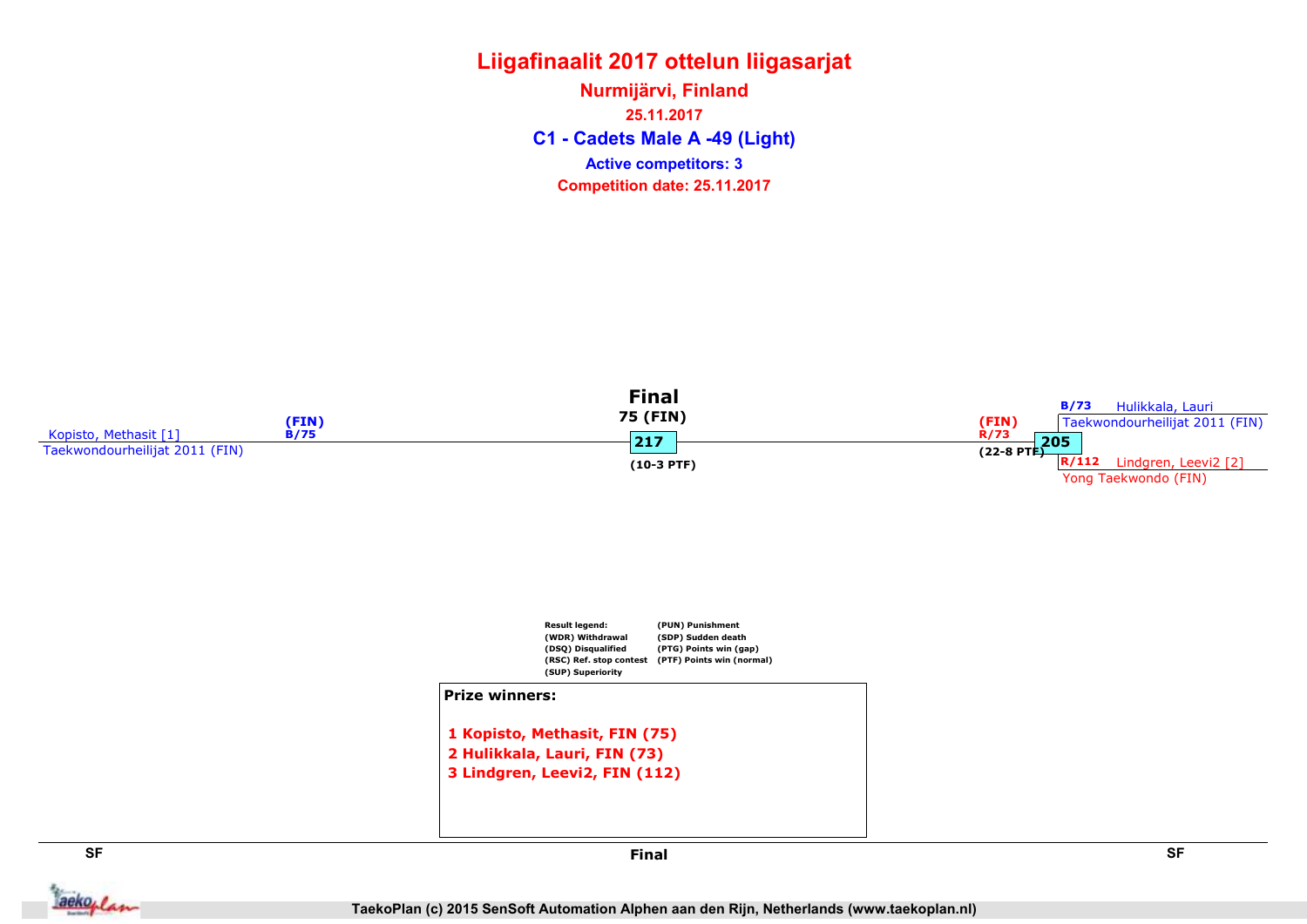C1 - Cadets Male A -53 (Welter) Nurmijärvi, Finland 25.11.2017 Competition date: 25.11.2017 Active competitors: 4



aekoplan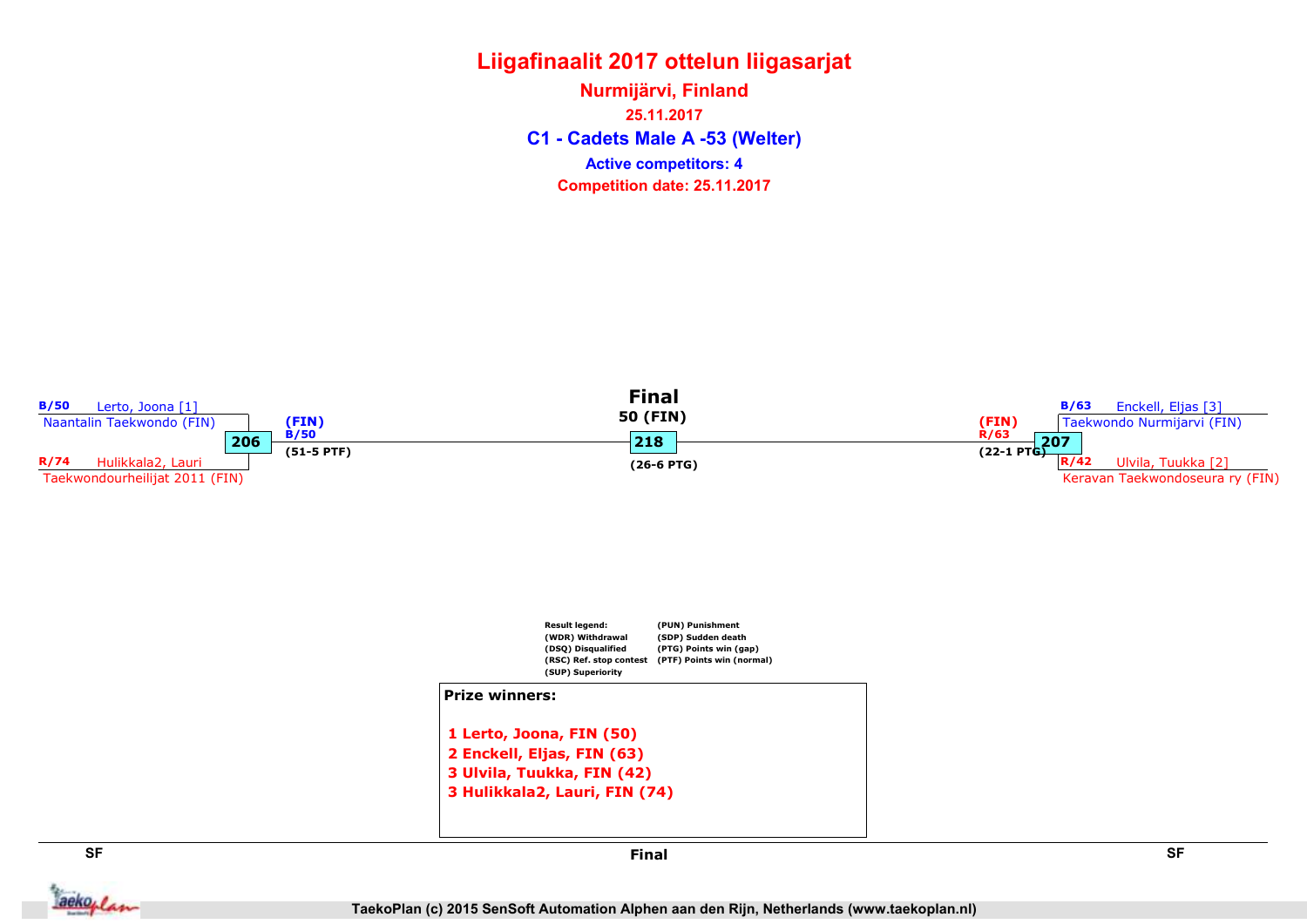C1 - Cadets Male A -57 (Light middle) Nurmijärvi, Finland 25.11.2017 Competition date: 25.11.2017 Active competitors: 2





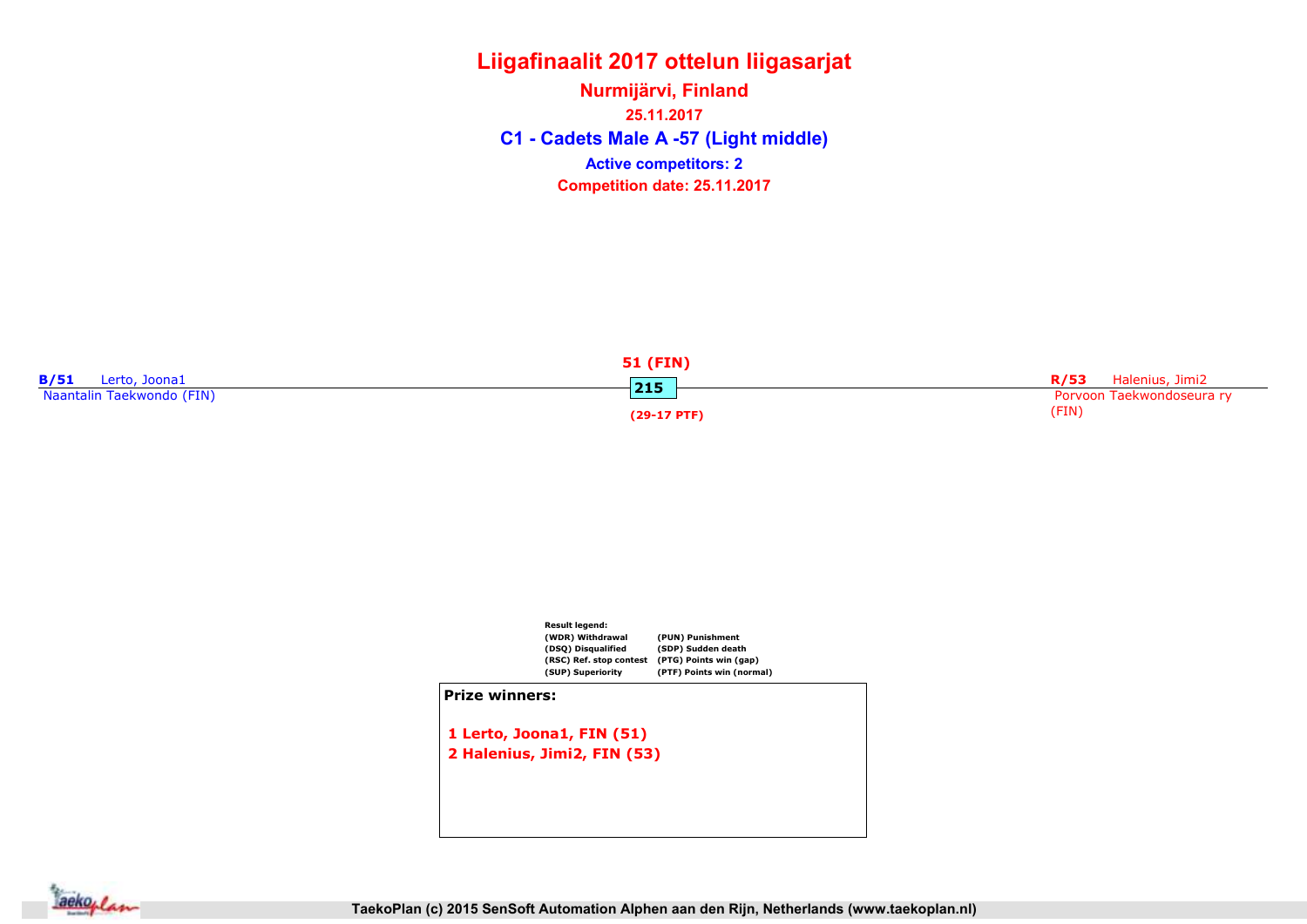C1 - Cadets Female A -29 (Fin) Nurmijärvi, Finland 25.11.2017 Competition date: 25.11.2017 Active competitors: 4

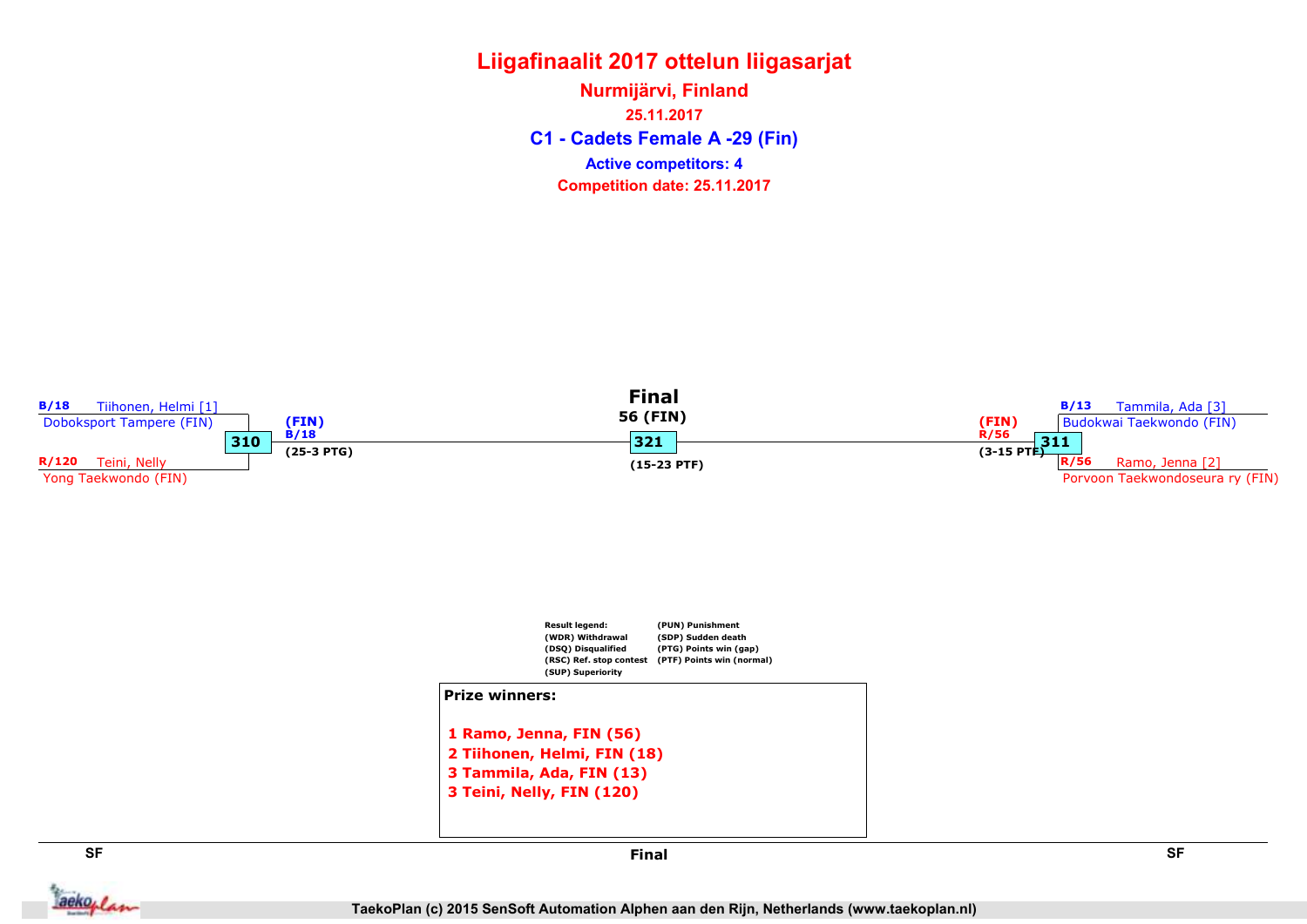C1 - Cadets Female A -33 (Fly) Nurmijärvi, Finland 25.11.2017 Competition date: 25.11.2017 Active competitors: 7



TaekoPlan (c) 2015 SenSoft Automation Alphen aan den Rijn, Netherlands (www.taekoplan.nl)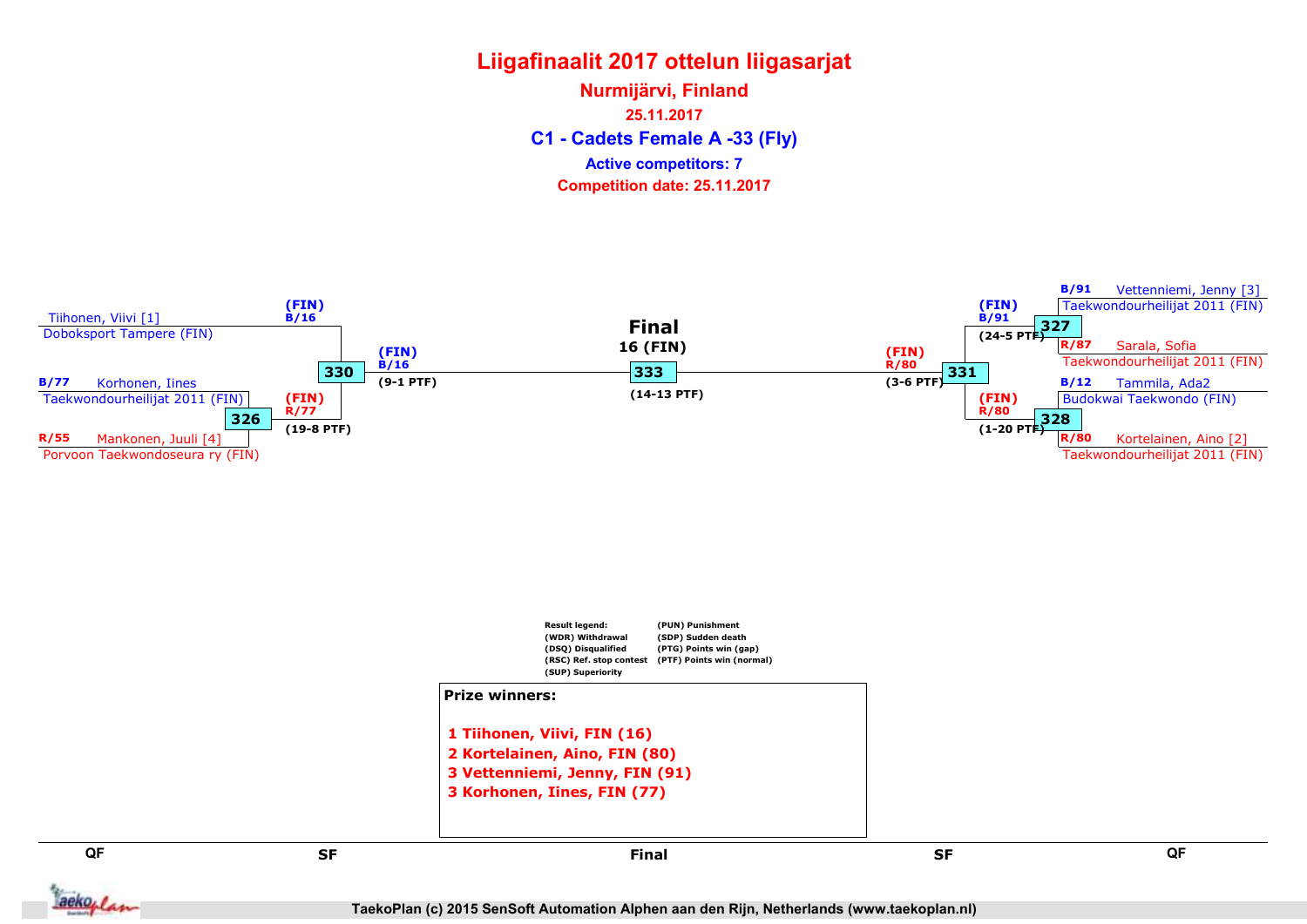C1 - Cadets Female A -37 (Bantam) Nurmijärvi, Finland 25.11.2017 Competition date: 25.11.2017 Active competitors: 6



TaekoPlan (c) 2015 SenSoft Automation Alphen aan den Rijn, Netherlands (www.taekoplan.nl)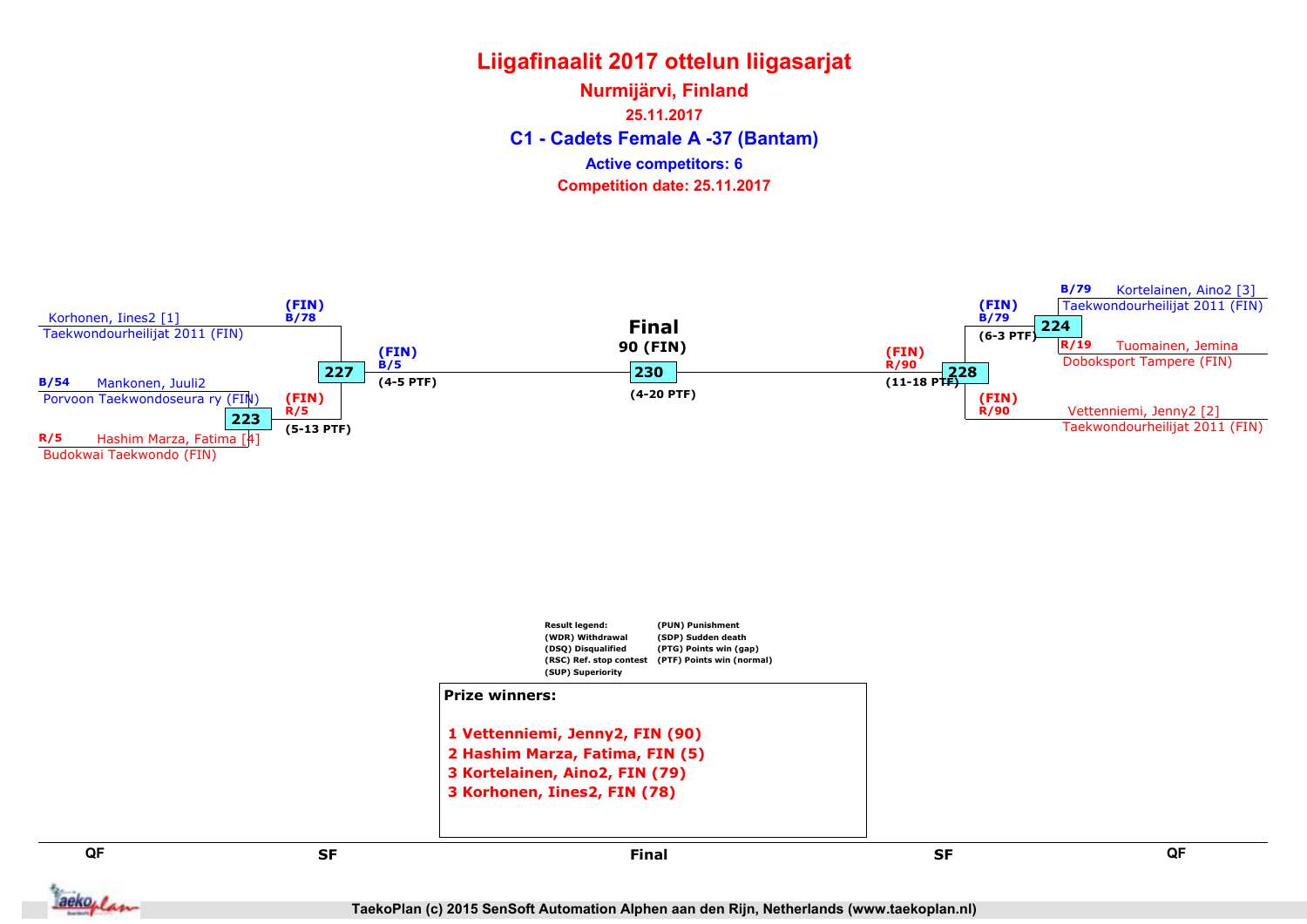C1 - Cadets Female A -41 (Feather) Nurmijärvi, Finland 25.11.2017 Competition date: 25.11.2017 Active competitors: 6

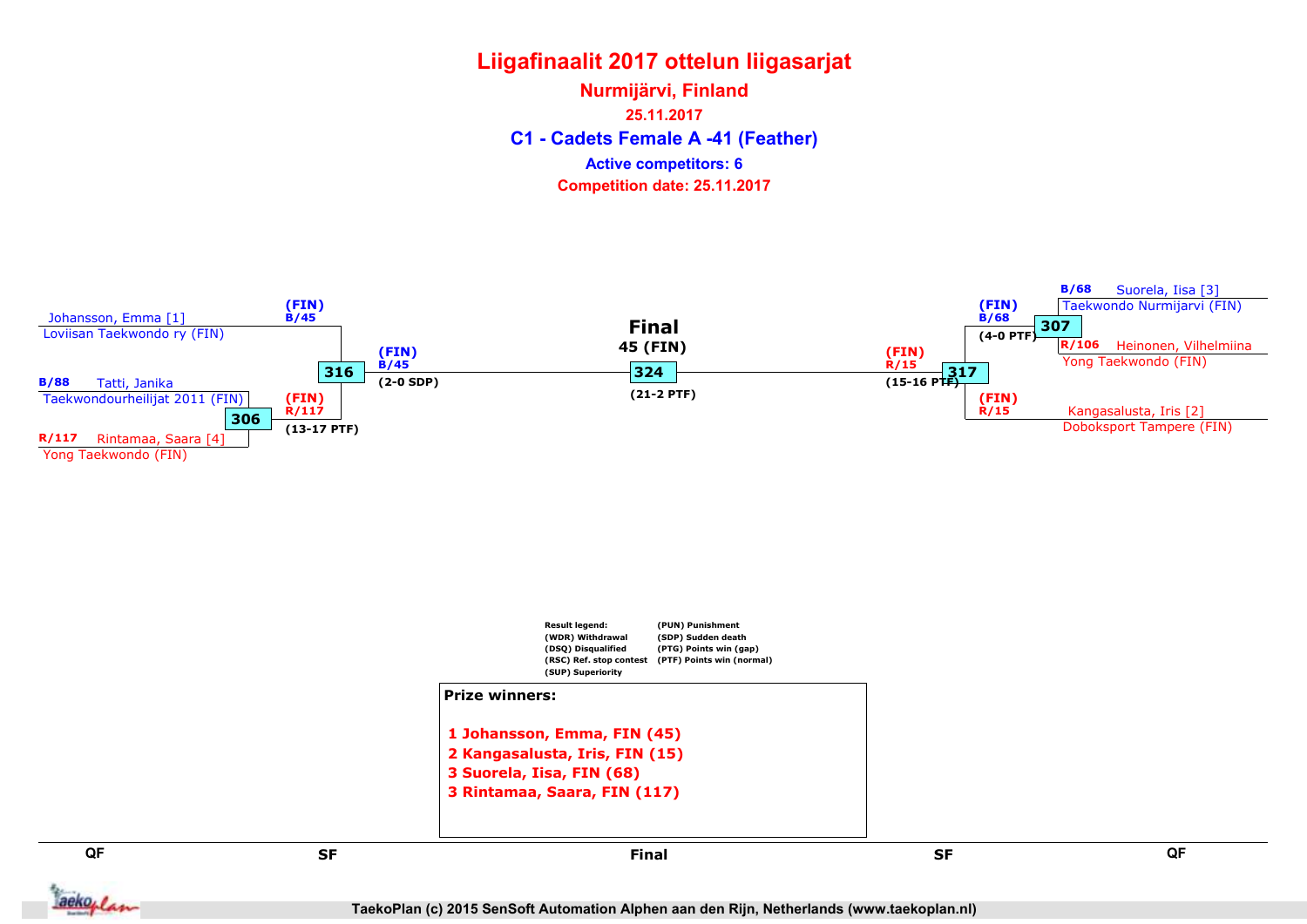C1 - Cadets Female A -44 (Light) Nurmijärvi, Finland 25.11.2017 Competition date: 25.11.2017 Active competitors: 5

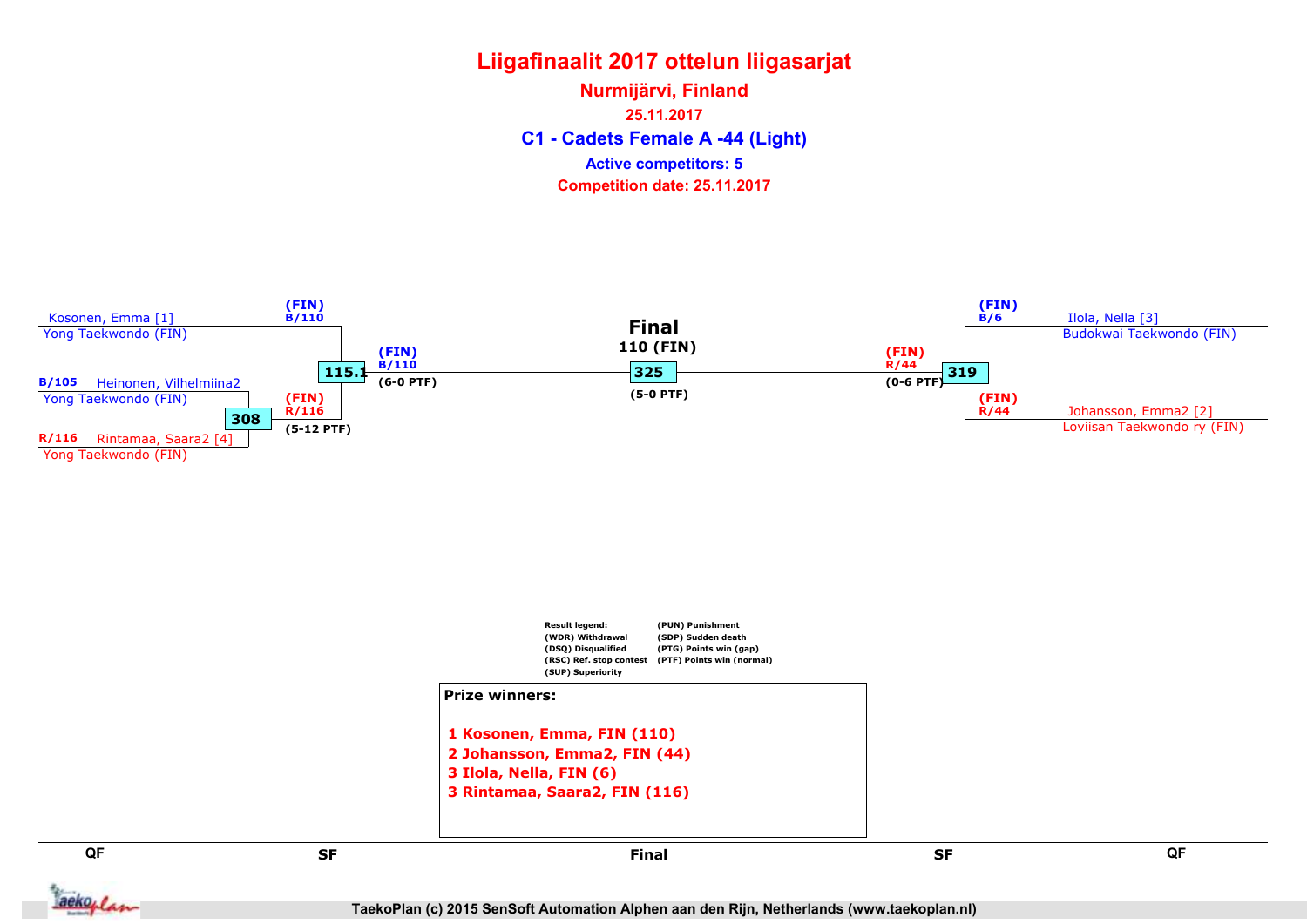C1 - Cadets Female A -51 (Light middle) Nurmijärvi, Finland 25.11.2017 Competition date: 25.11.2017 Active competitors: 5



TaekoPlan (c) 2015 SenSoft Automation Alphen aan den Rijn, Netherlands (www.taekoplan.nl)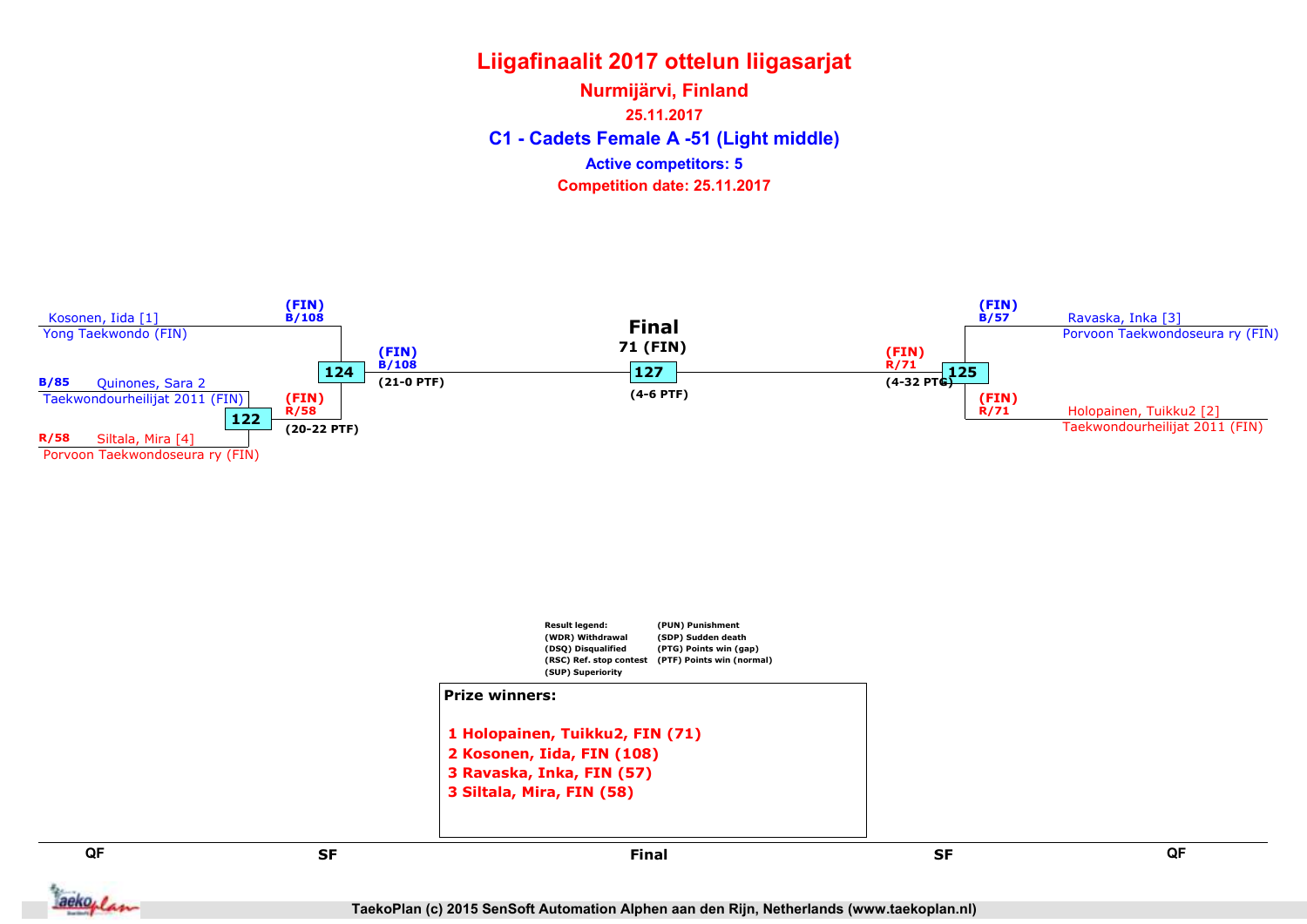C1 - Cadets Female A -55 (Middle) Nurmijärvi, Finland 25.11.2017 Competition date: 25.11.2017 Active competitors: 3





aekoplan

SF SF Final

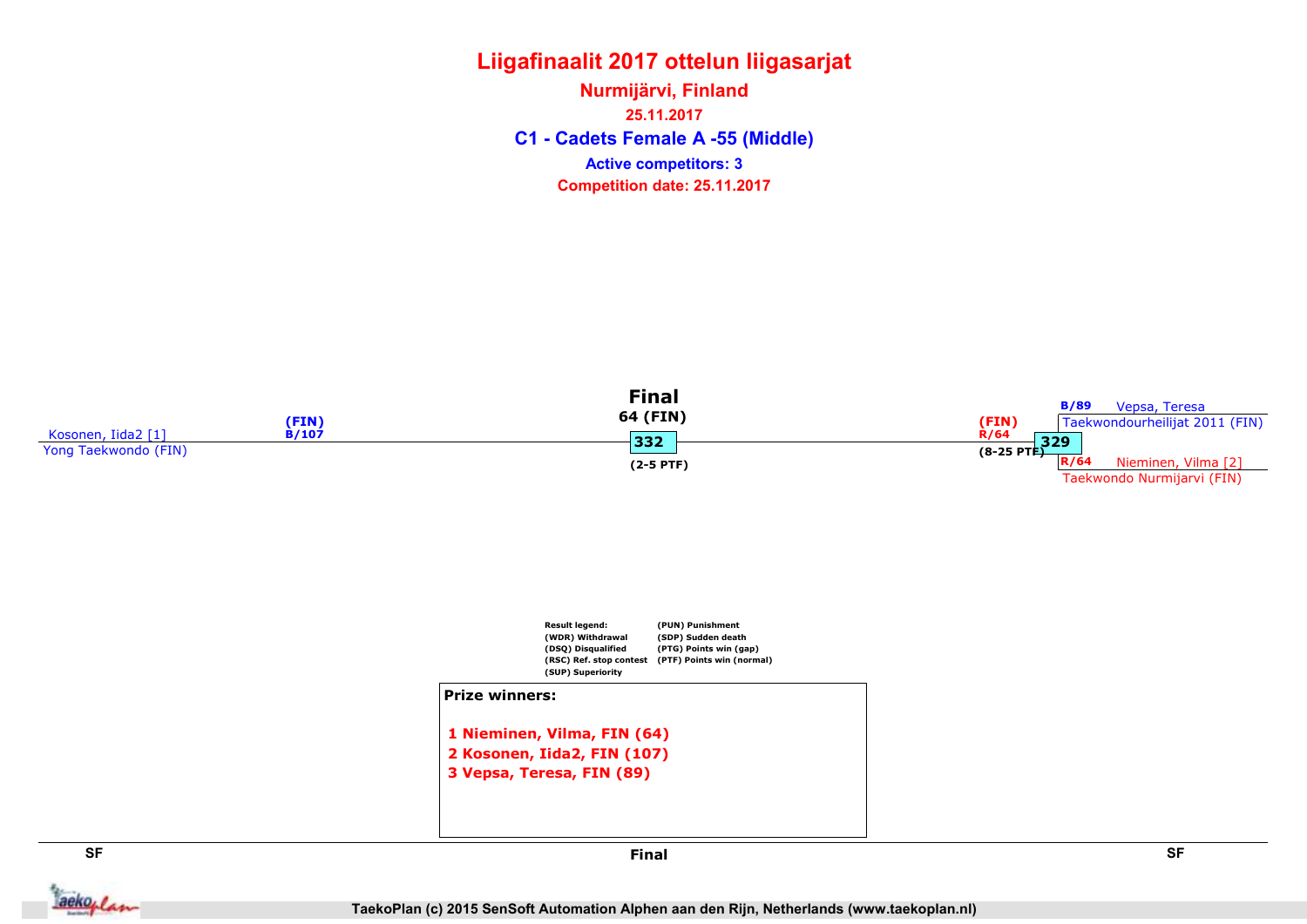C1 - Cadets Female A -59 (Light heavy) Nurmijärvi, Finland 25.11.2017 Competition date: 25.11.2017 Active competitors: 3



aekoplan

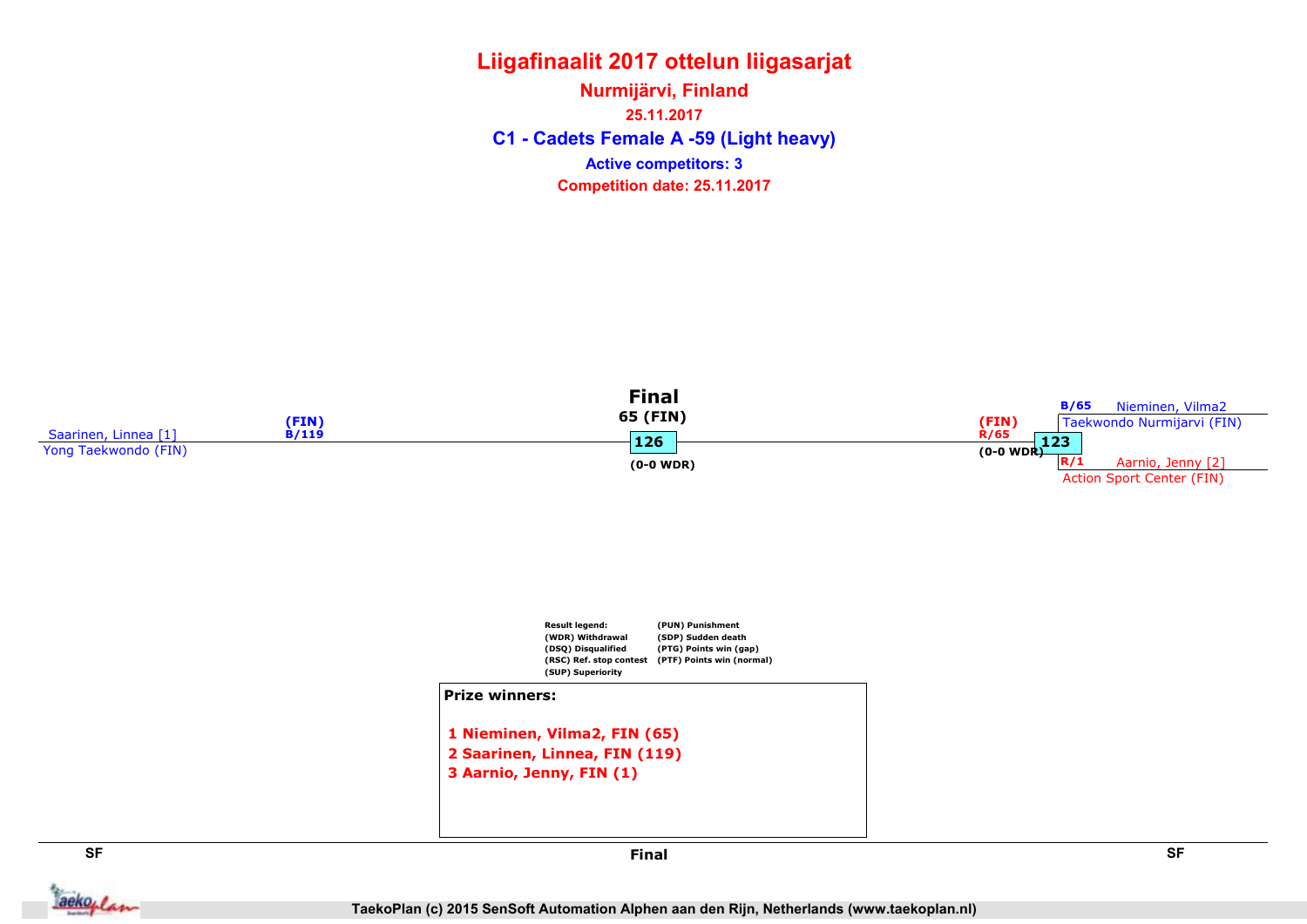B1 - Juniors Male A -51 (Bantam) Nurmijärvi, Finland 25.11.2017 Competition date: 25.11.2017 Active competitors: 4



**Jackoplan** 

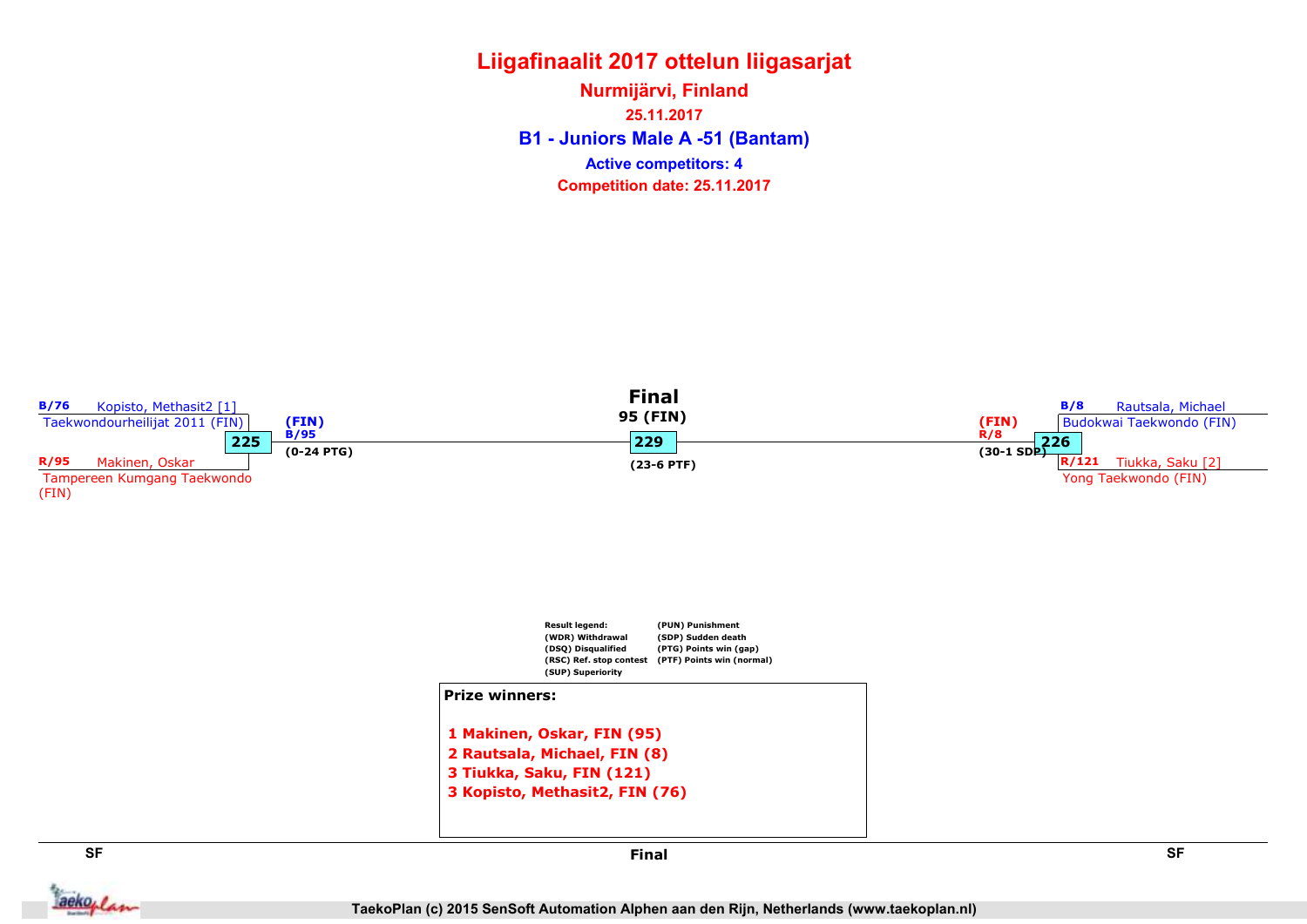B1 - Juniors Male A -59 (Light) Nurmijärvi, Finland 25.11.2017 Competition date: 25.11.2017 Active competitors: 3



2 Isosalo, Mika, FIN (48) 3 Jaakonaho, Juuso, FIN (39)

**Jackoplan**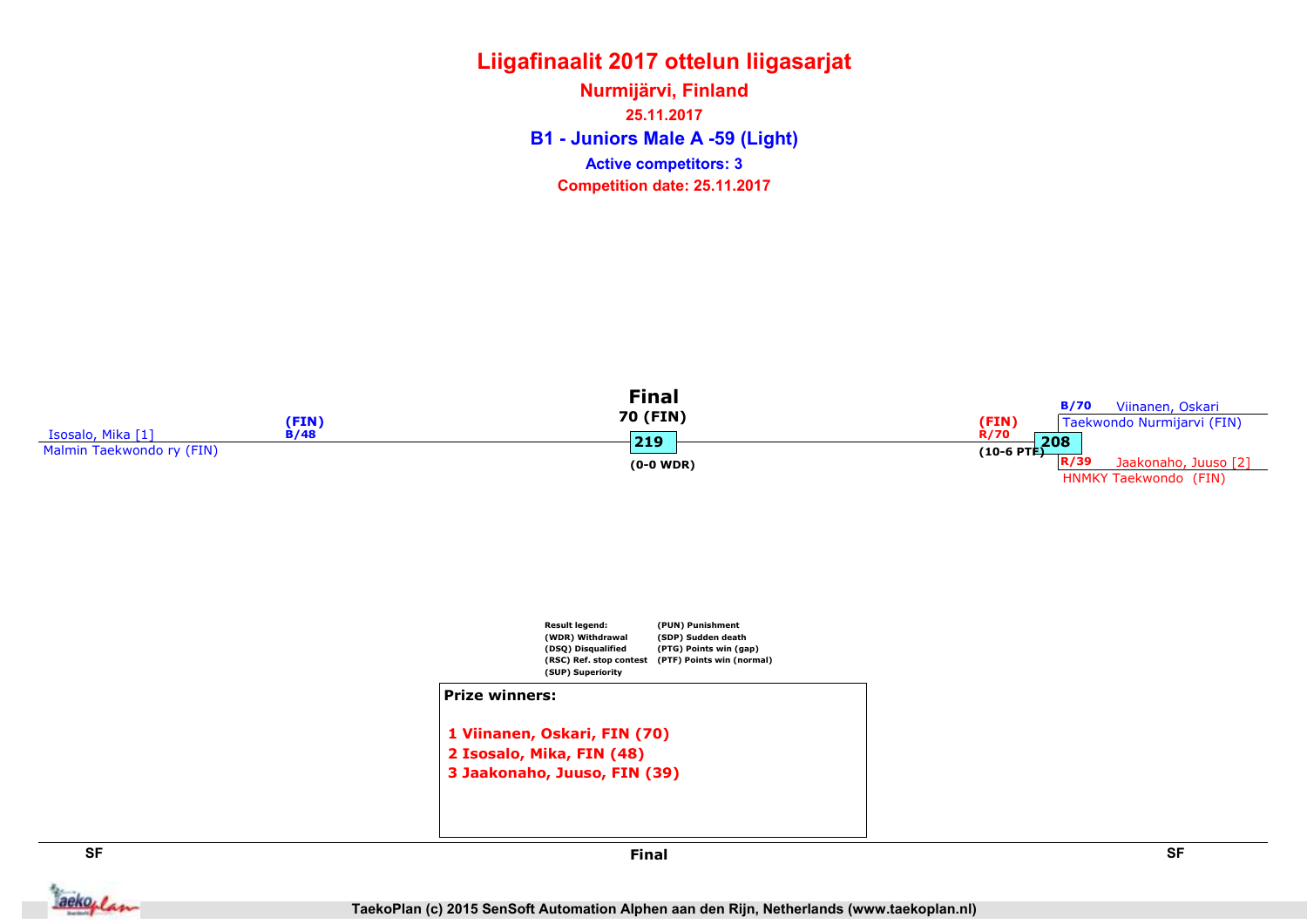B1 - Juniors Male A -63 (Welter) Nurmijärvi, Finland 25.11.2017 Competition date: 25.11.2017 Active competitors: 4



**Jackoplan** 

Final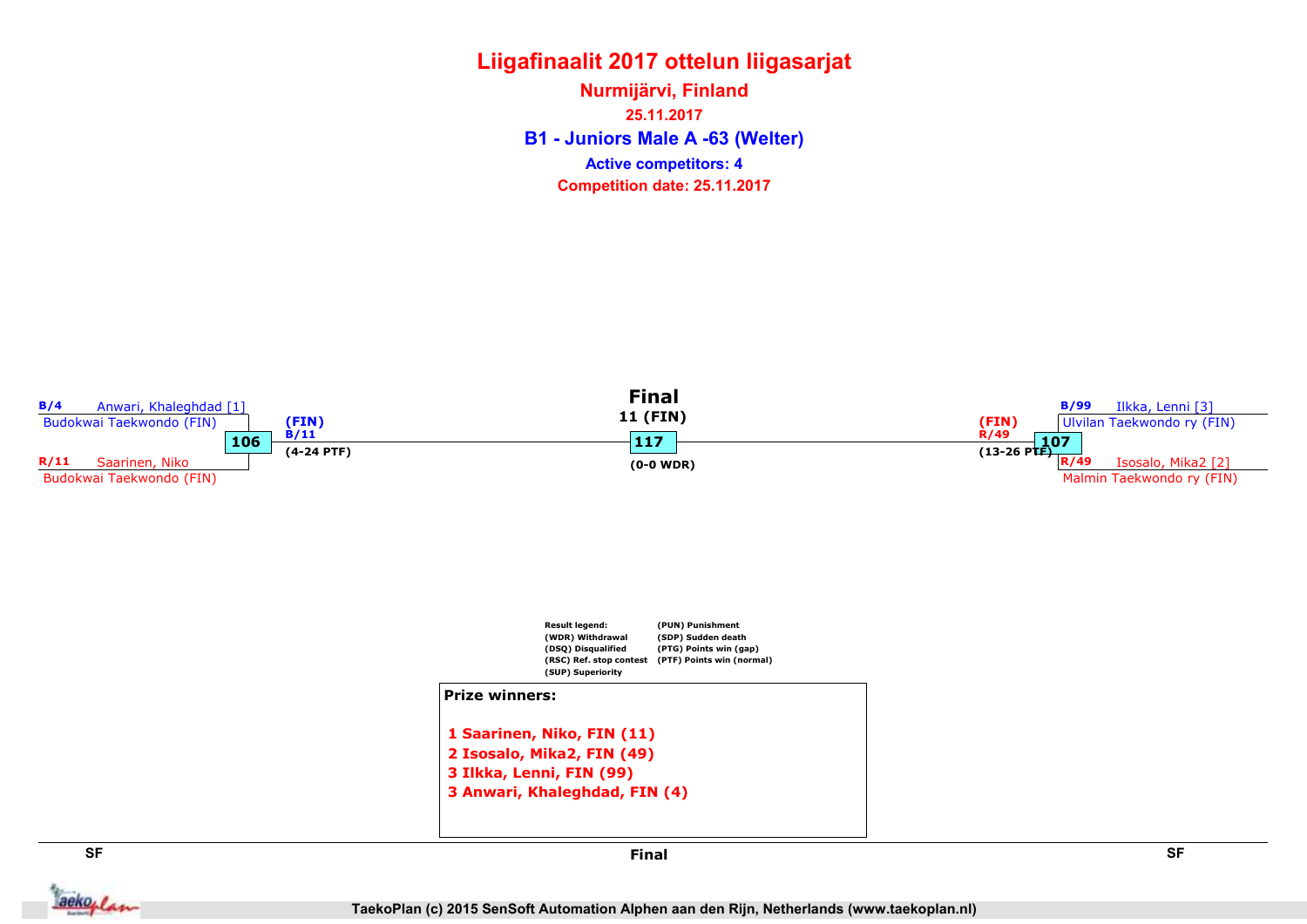B1 - Juniors Male A -68 (Light Middle) Nurmijärvi, Finland 25.11.2017 Competition date: 25.11.2017 Active competitors: 6



TaekoPlan (c) 2015 SenSoft Automation Alphen aan den Rijn, Netherlands (www.taekoplan.nl)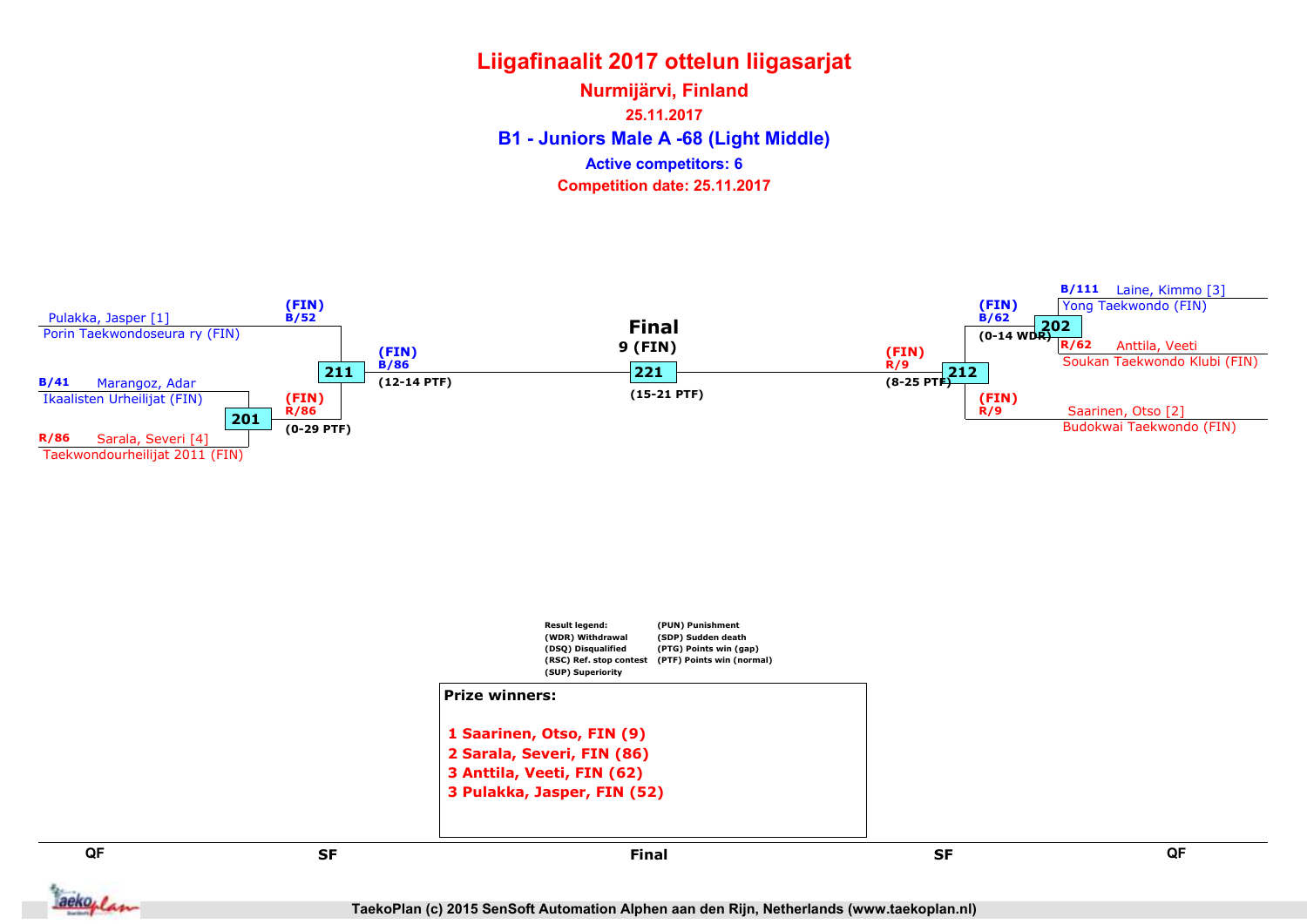B1 - Juniors Female A -49 (Feather) Nurmijärvi, Finland 25.11.2017 Competition date: 25.11.2017 Active competitors: 4

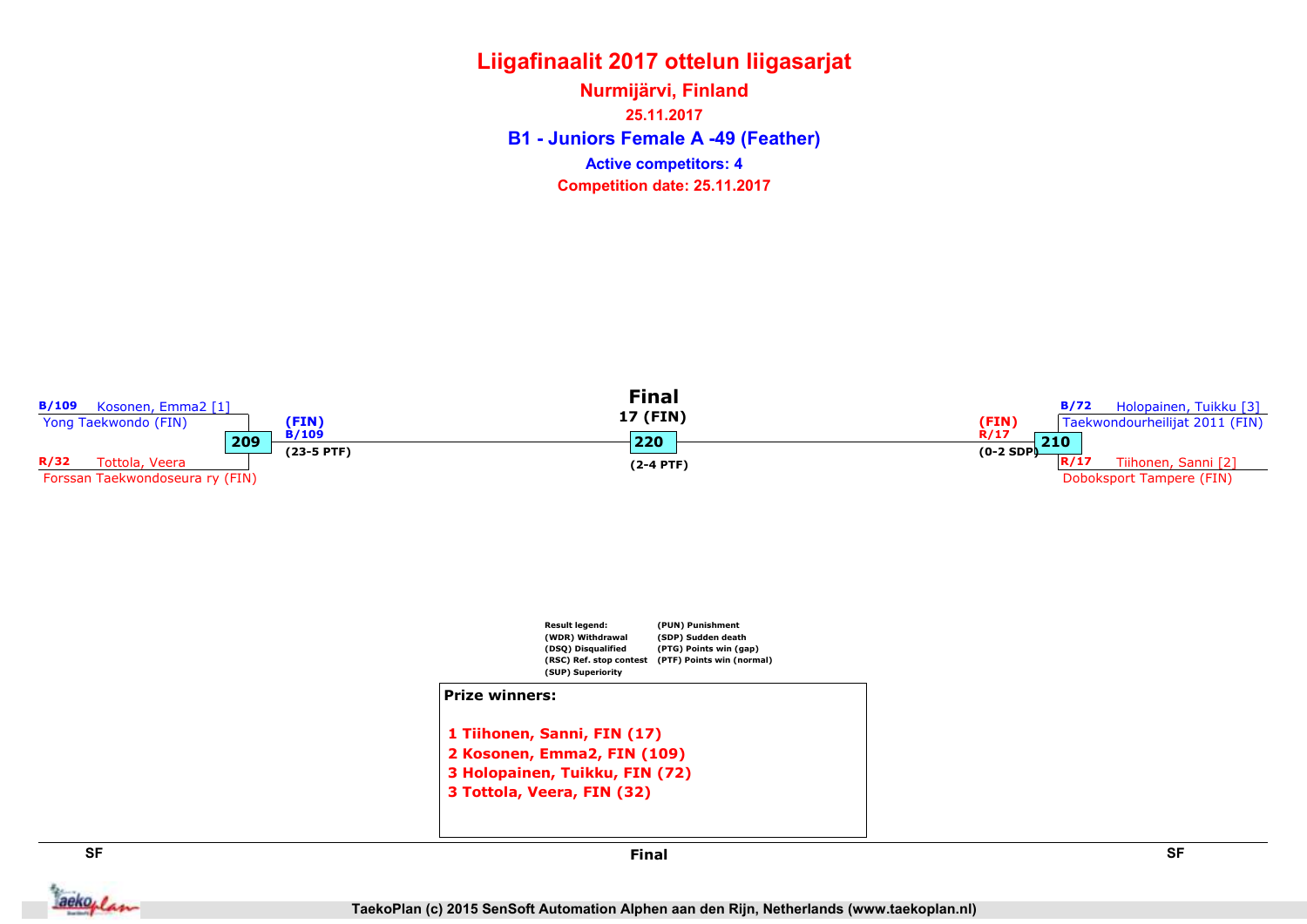B1 - Juniors Female A -55 (Welter) Nurmijärvi, Finland 25.11.2017 Competition date: 25.11.2017 Active competitors: 5



aekoplan

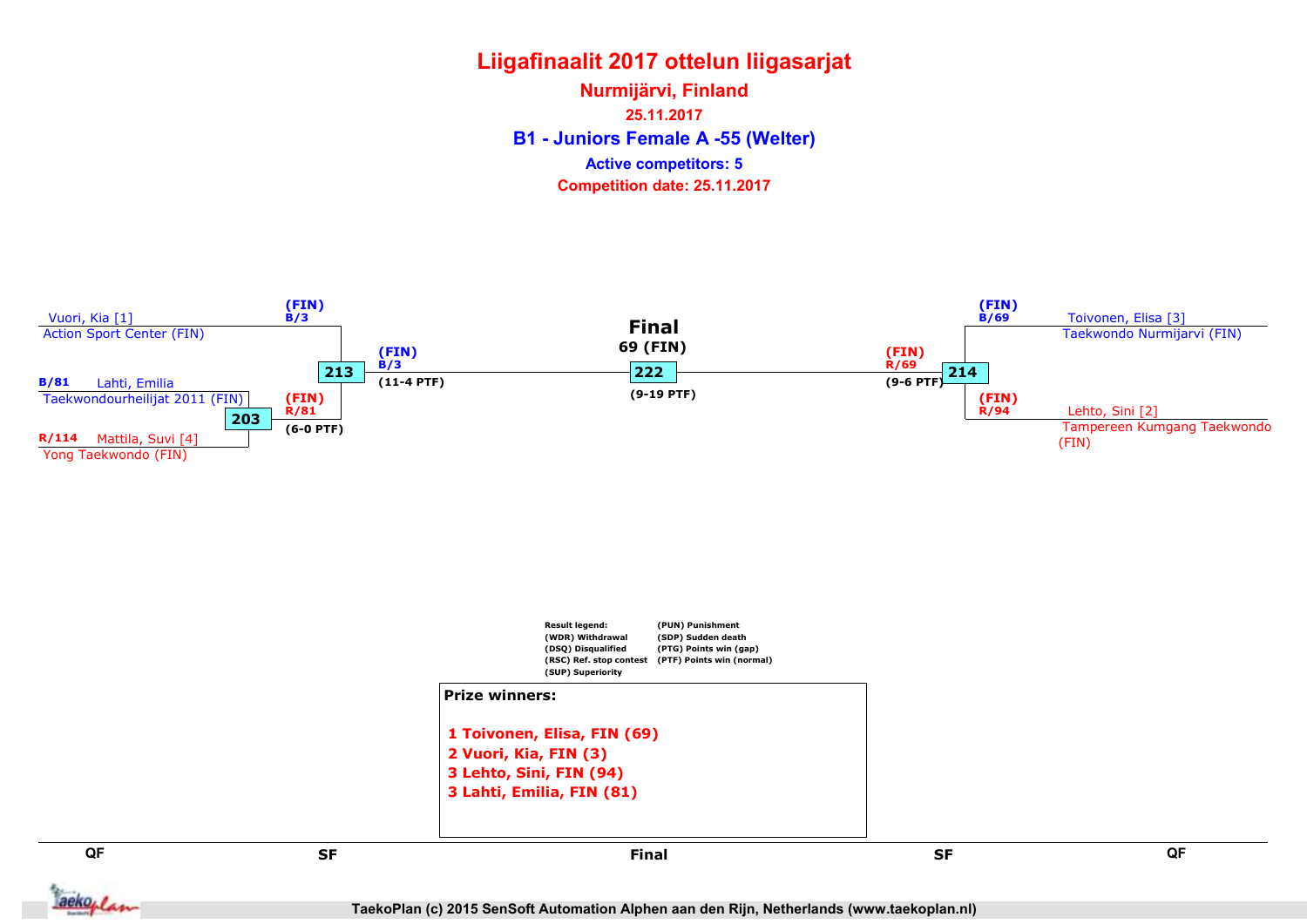B1 - Juniors Female A -59 (Light Middle) Nurmijärvi, Finland 25.11.2017 Competition date: 25.11.2017 Active competitors: 4



**Jackoplan** 

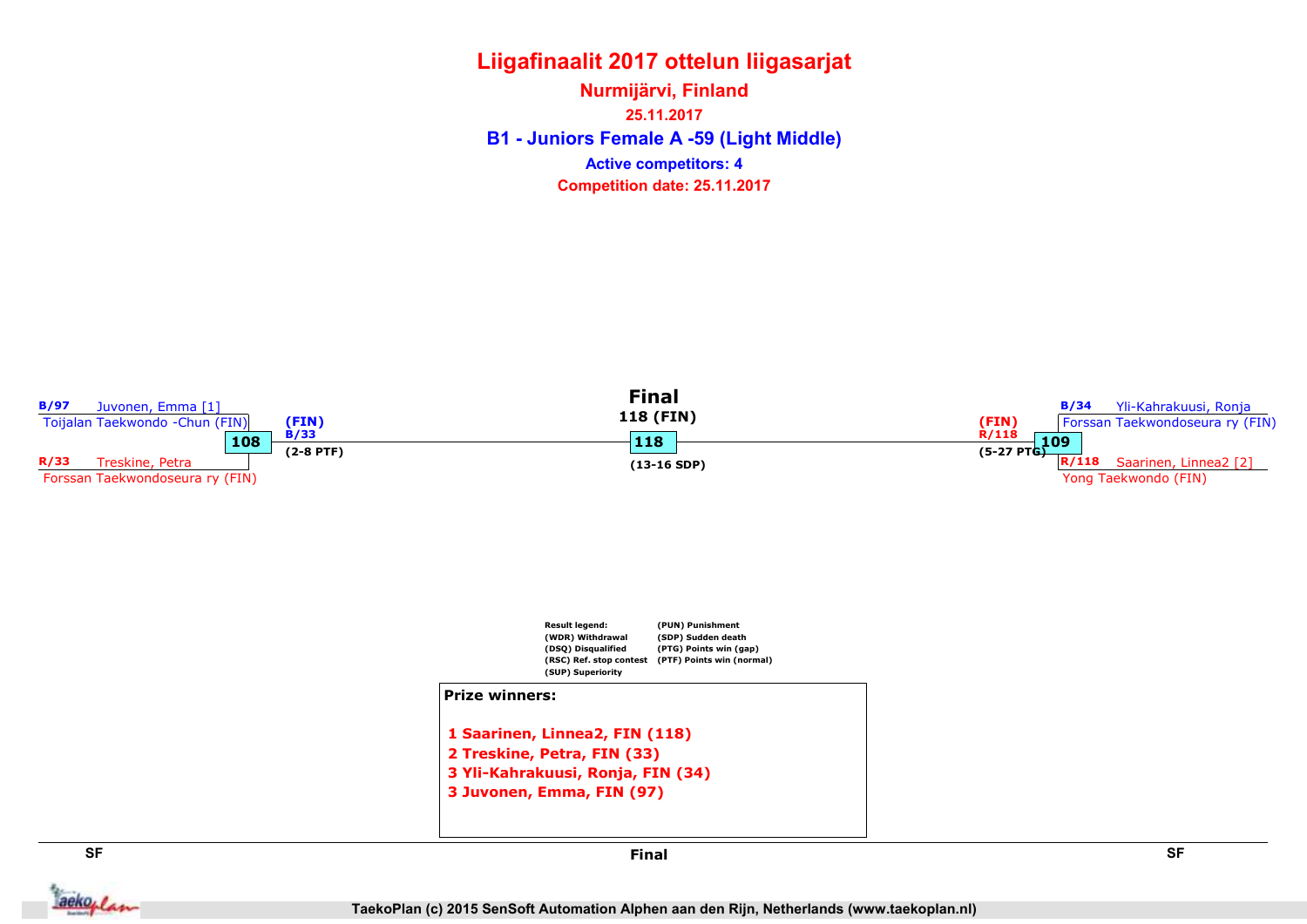B1 - Juniors Female A -63 (Middle) Nurmijärvi, Finland 25.11.2017 Competition date: 25.11.2017 Active competitors: 2





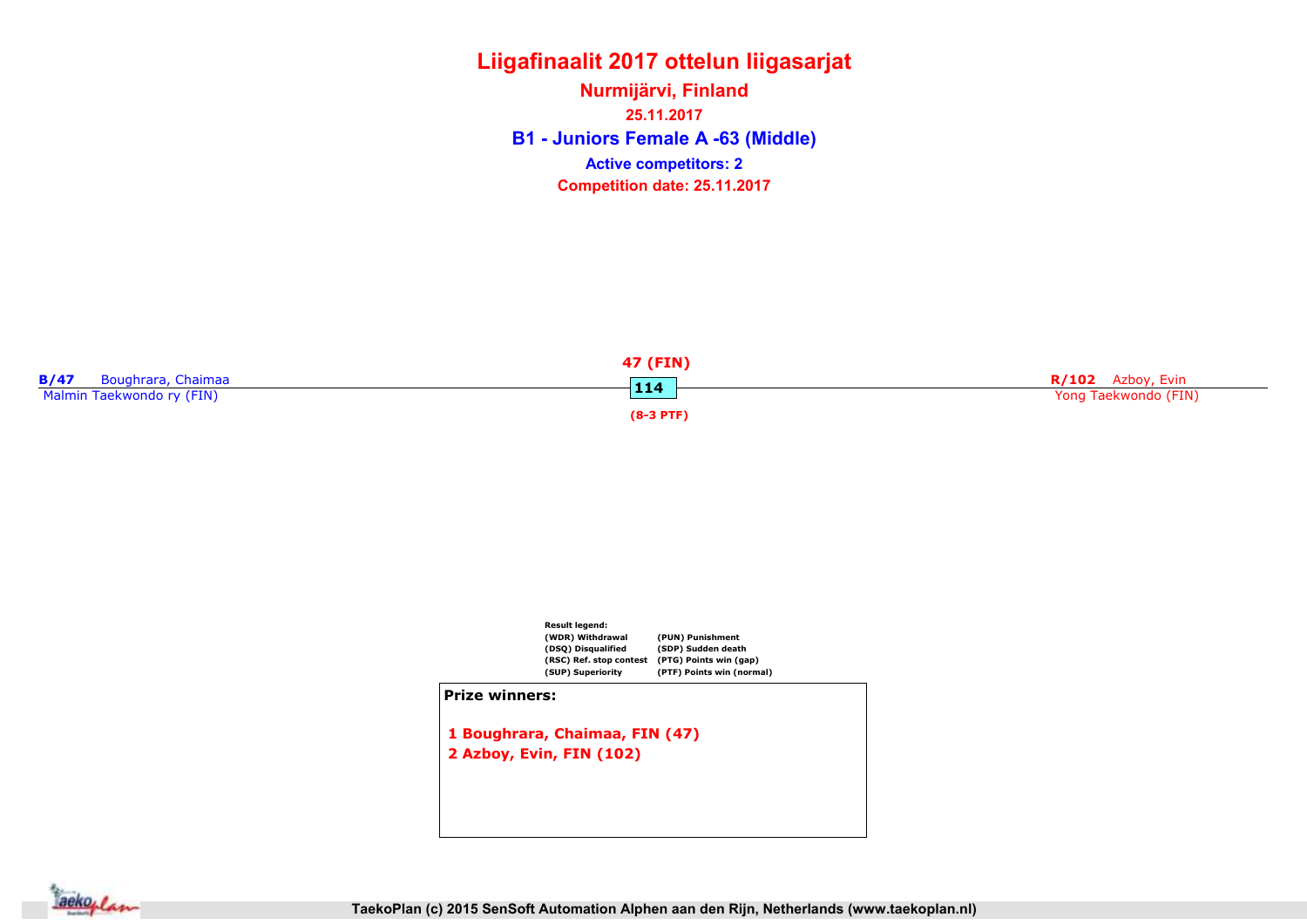R1 - Seniors Male A -63 (Bantam) Nurmijärvi, Finland 25.11.2017 Competition date: 25.11.2017 Active competitors: 3



**Jackoplan**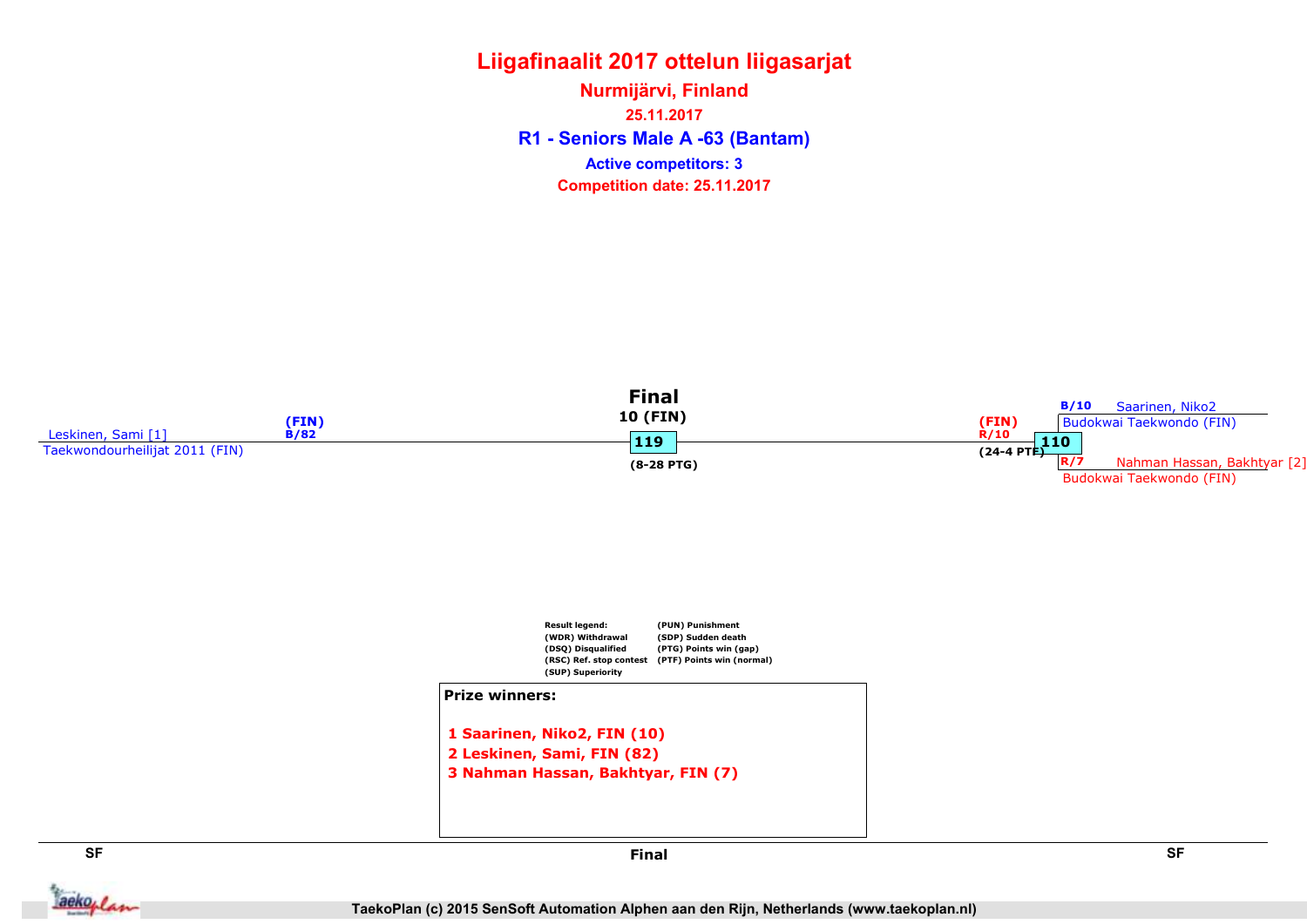R1 - Seniors Male A -80 (Welter) Nurmijärvi, Finland 25.11.2017 Competition date: 25.11.2017 Active competitors: 2





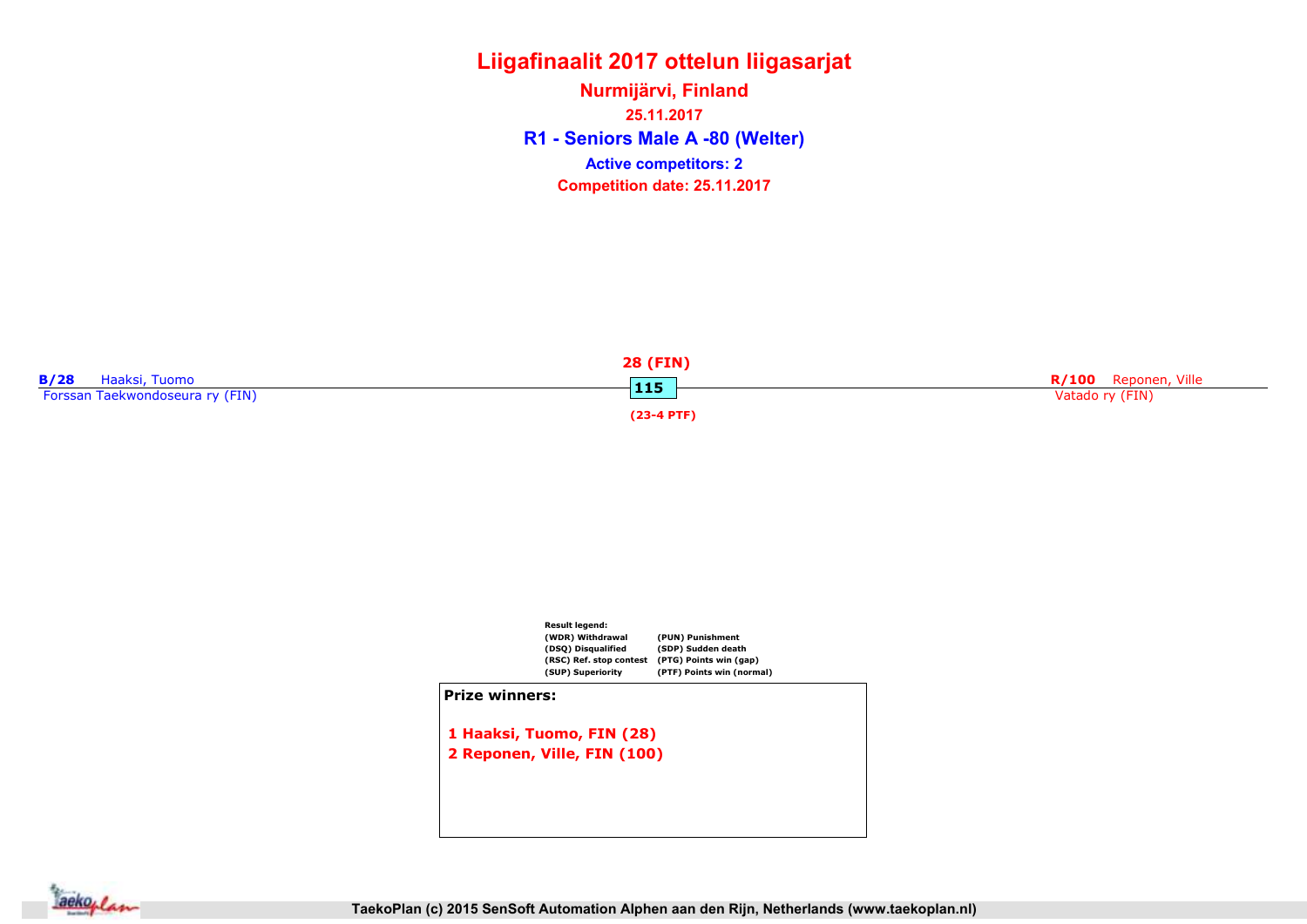R1 - Seniors Female A -57 (Feather) Nurmijärvi, Finland 25.11.2017 Competition date: 25.11.2017 Active competitors: 2





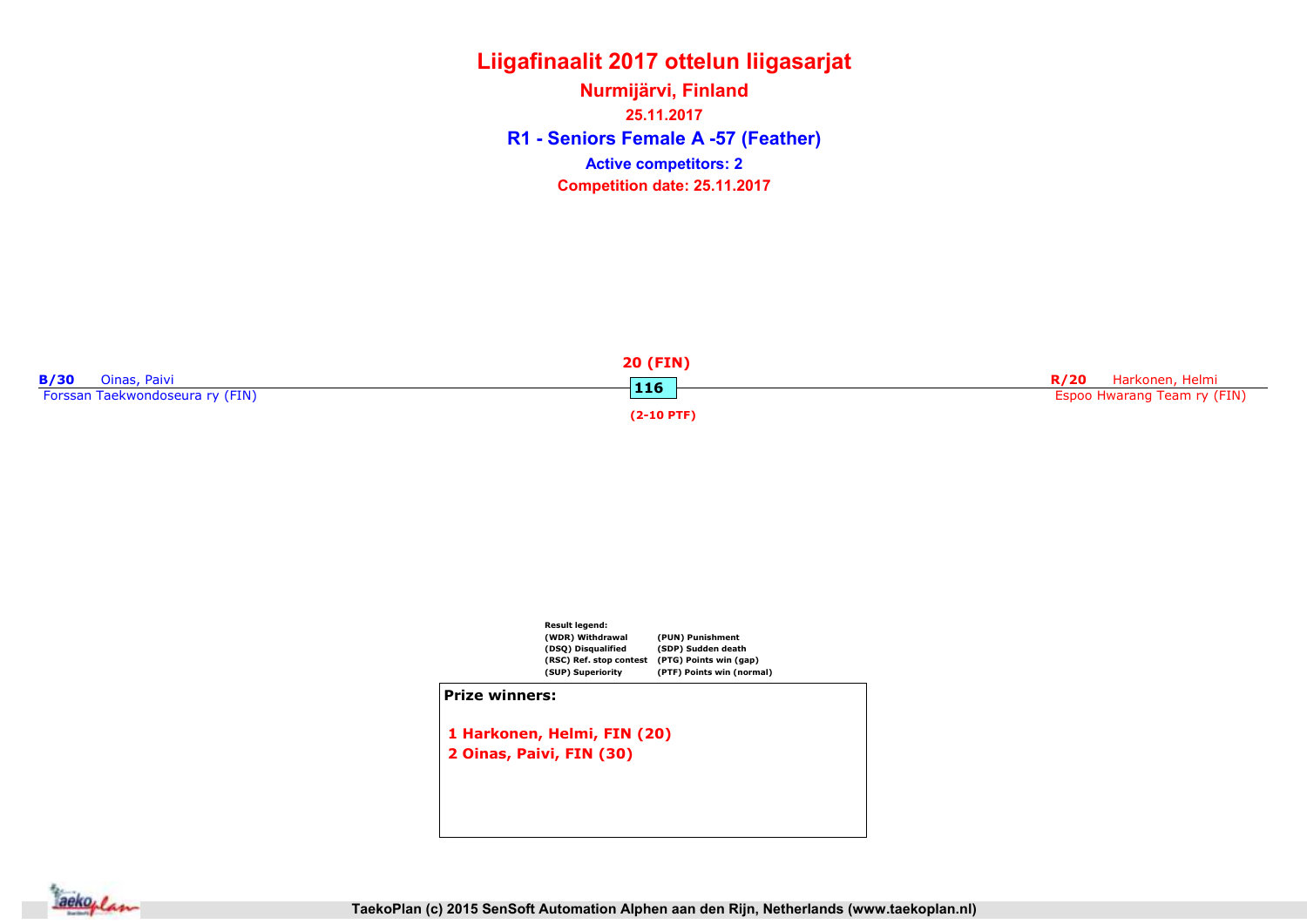R1 - Seniors Female A -62 (Light) Nurmijärvi, Finland 25.11.2017 Competition date: 25.11.2017 Active competitors: 9



TaekoPlan (c) 2015 SenSoft Automation Alphen aan den Rijn, Netherlands (www.taekoplan.nl)